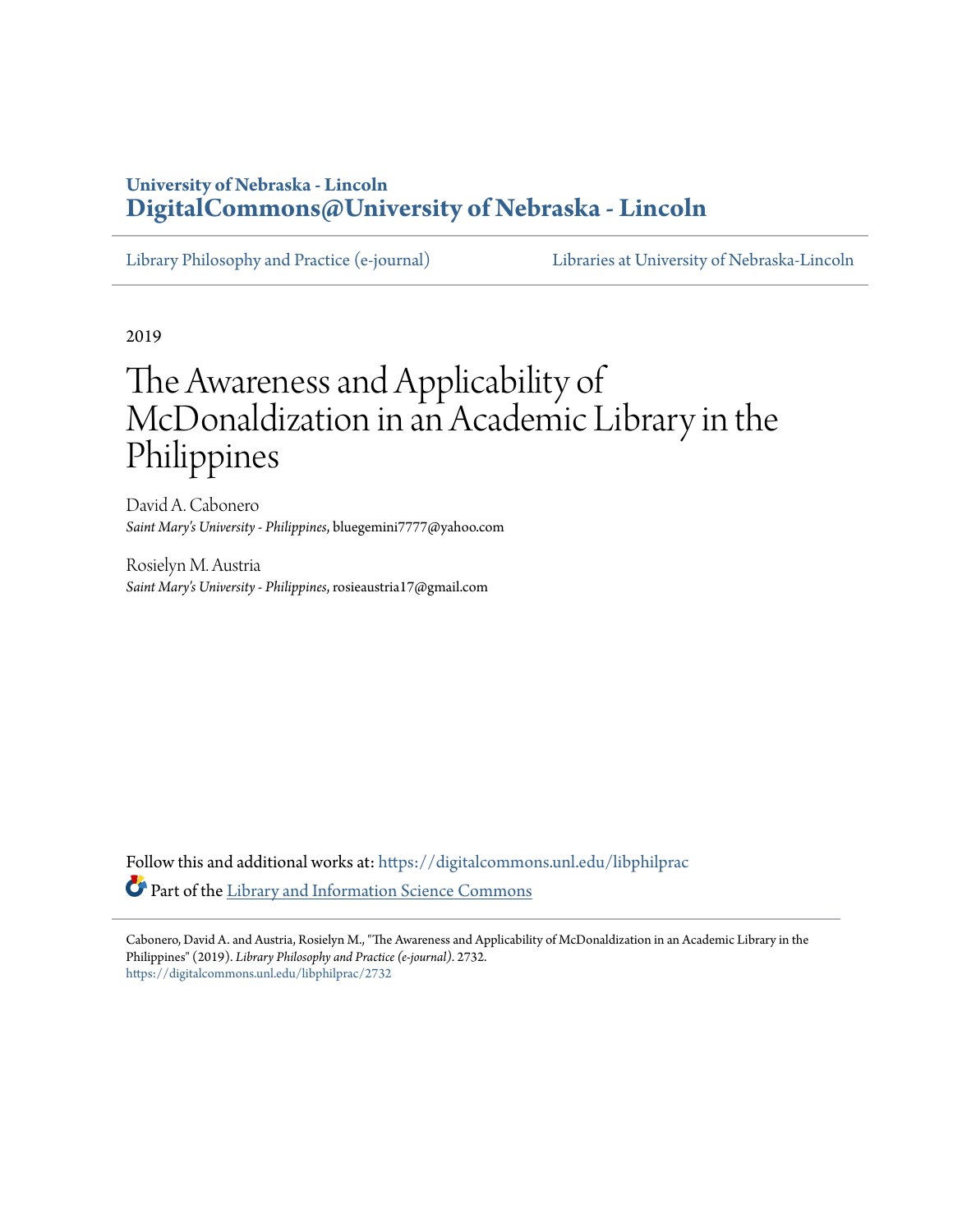#### **The Awareness and Applicability of McDonaldization**

**in an Academic Library in the Philippines**

Authors

**Mr. David A. Cabonero** Director, University Learning Resource Center Saint Mary's University Bayombong, Nueva Vizcaya Email: [bluegemini7777@yahoo.com](mailto:bluegemini7777@yahoo.com)

**Miss Rosielyn M. Austria** Librarian, University Learning Resource Center Saint Mary's University Bayombong, Nueva Vizcaya Email: rosieaustria17@gmail.com

#### **ABSTRACT**

Academic libraries continue to innovate its resources and services to exceed the expectations of its millennial users by reconsidering new trends in management. This is because millennials have varied attitudinal behavior, changing needs and technological skills. Library managers then need to rethink management strategies to address such and eventually to improve library services. One management concept could be the use of McDonaldization in the library. Ritzer (1996) introduced the concept of McDonaldization in his book entitled "The McDonaldization of Society" wherein he argued that the principles of the success of American hamburger chain has a great impact not only in economic patterns but also other facets of the society in general. According to Crossman (2017), McDonaldization is the rationalization of production, work, and consumption. It is characterized by four dimensions namely: efficiency, calculability, predictability and control which have favorable and irreversible changes. On the other hand, Larney (1996) stressed the negative effects which include the ecological impact, dehumanizing effect and quantity over quality in products and services. These effects are not only limited to the fast food industry but also in educational institutions particularly on the information sectors like academic libraries. The increasing pressure for colleges and universities to control costs and maximized efficiency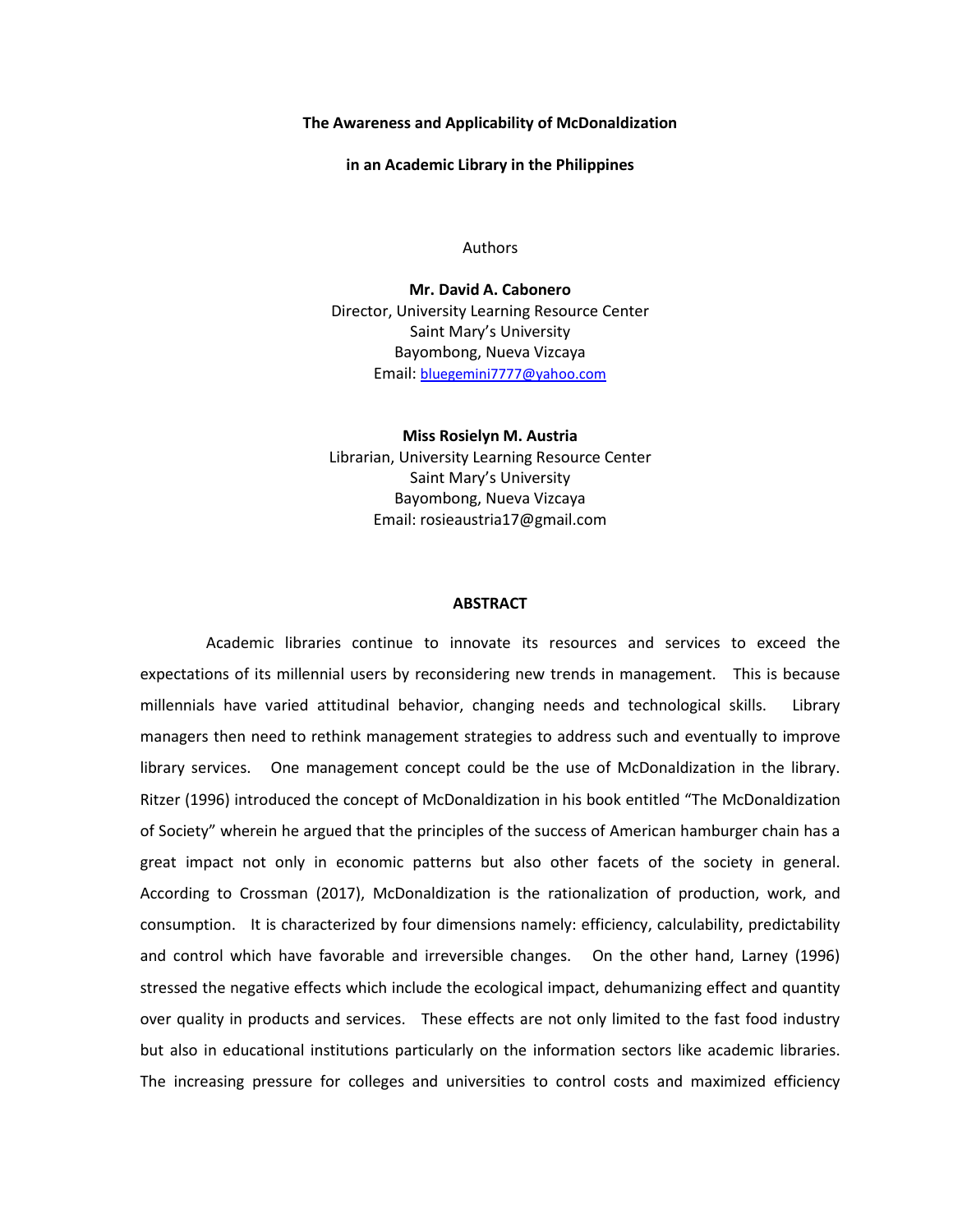contributed to lessening the independence of faculty, including library staff (Quinn, 2000). However, McDonaldization concept is not a popular management concept among librarians in the Philippines. Thus, the main thrust of this study is to answer the following questions: 1) What is the level of awareness of academic librarians on McDonaldization in academic library; and 2) What is the level of applicability of McDonaldization as a management strategy in the academic library. It made use of quantitative method of research using a researcher-made survey questionnaire and was conducted in the second semester of schoolyear 2017-2018. Data were gathered from 10 professional registered librarians from Saint Mary's University Learning Resource Center, Bayombong, Nueva Vizcaya, Philippines. Descriptive statistics like median was used to describe the data gathered. Interview was also used to further deepen the analysis and interpretation of data. The study found that librarians are highly aware of the concept on McDonaldization and they revealed that it is highly applicable as a management strategy in academic libraries. Interview also revealed that unknowingly McDonaldization had been introduced or practiced in the different aspects of library work using the four dimensions namely efficiency, calculability, predictability and control. The "McDonaldized Library" is heavily attributed to the proliferation and advancement of Communication and Information Technologies. This concept has its own advantages as well as disadvantages such as dehumanizing effect among librarians and quality of library services thus it is recommended that a complete and thorough study on the use of McDonaldization as a management style in academic libraries be explored.

### Keywords: library management, trends in management, academic libraries, McDonaldization in libraries, library benchmarking

#### **Introduction**

Academic libraries continue to innovate its resources and services to exceed the expectations of its users by reconsidering new business management models. Their concern is to provide the users with quality services through breakthrough models, theories or principles that are rationally applicable. Moreover, the primary role of libraries is to provide the right information in the right format to the right person at the right time. However, due to the varied attitudinal behavior, changing needs and technological skills of the millennial users, library heads need to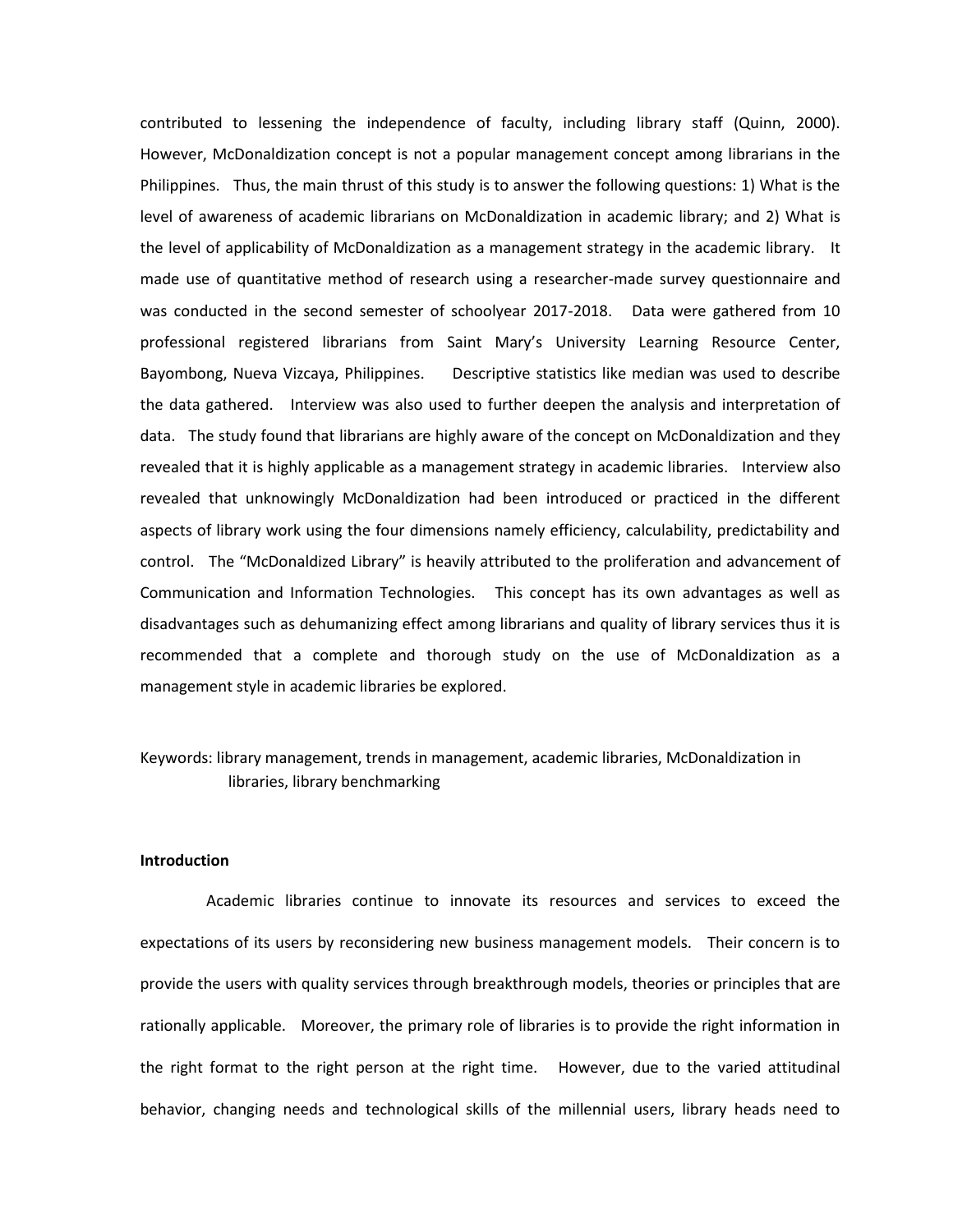explore new management models. Library managers then need to rethink management strategies to address such and eventually to improve library services. Thus, they should be on their toes to find innovative management models applicable in the library. One of which is the use of McDonaldization in the library. Ritzer (1996) introduced the concept of McDonaldization in his book entitled "The McDonaldization of Society" in which he argued that the principles of the success of American hamburger chain has a great impact not only in economic patterns but also other facets of the society in general. McDonaldization is defined as the particular kind of rationalization of production, work, and consumption (Crossman, 2017). It is characterized by four dimensions namely: efficiency, calculability, predictability and control which led to favorable and irreversible changes. However, there are negative effects which include ecological impact, dehumanizing effect and the issue on quantity over quality. Larney, (1996) pointed out that extremely rationalized social institutions may lead to irrationality and these effects are not only limited to the fast food industry but also in educational industry. The movement towards rationalization has a major effect in higher education not only on the courses content but also on the process of development of a quantity oriented society particularly on the information sectors like the academic libraries. The increasing pressure for colleges and universities to control costs and maximized efficiency contributed to lessening the independence of faculty, including library staff (Quinn, 2000).

According to Jain (2006), in his article, "Automating the bureaucracy: using McDonaldization Theory to comprehend the future evolution of e-government", McDonaldization can be a useful paradigm and framework and used to gain useful insights. The adoption of business management models in educational institutions particularly the academic library has resulted in the increasing popularity of vision and mission statements, service quality concepts and increasing interest in leadership among library administrators. The standardization of policies, procedures, strategies and the specialization of library work have an enormous contribution in the growth of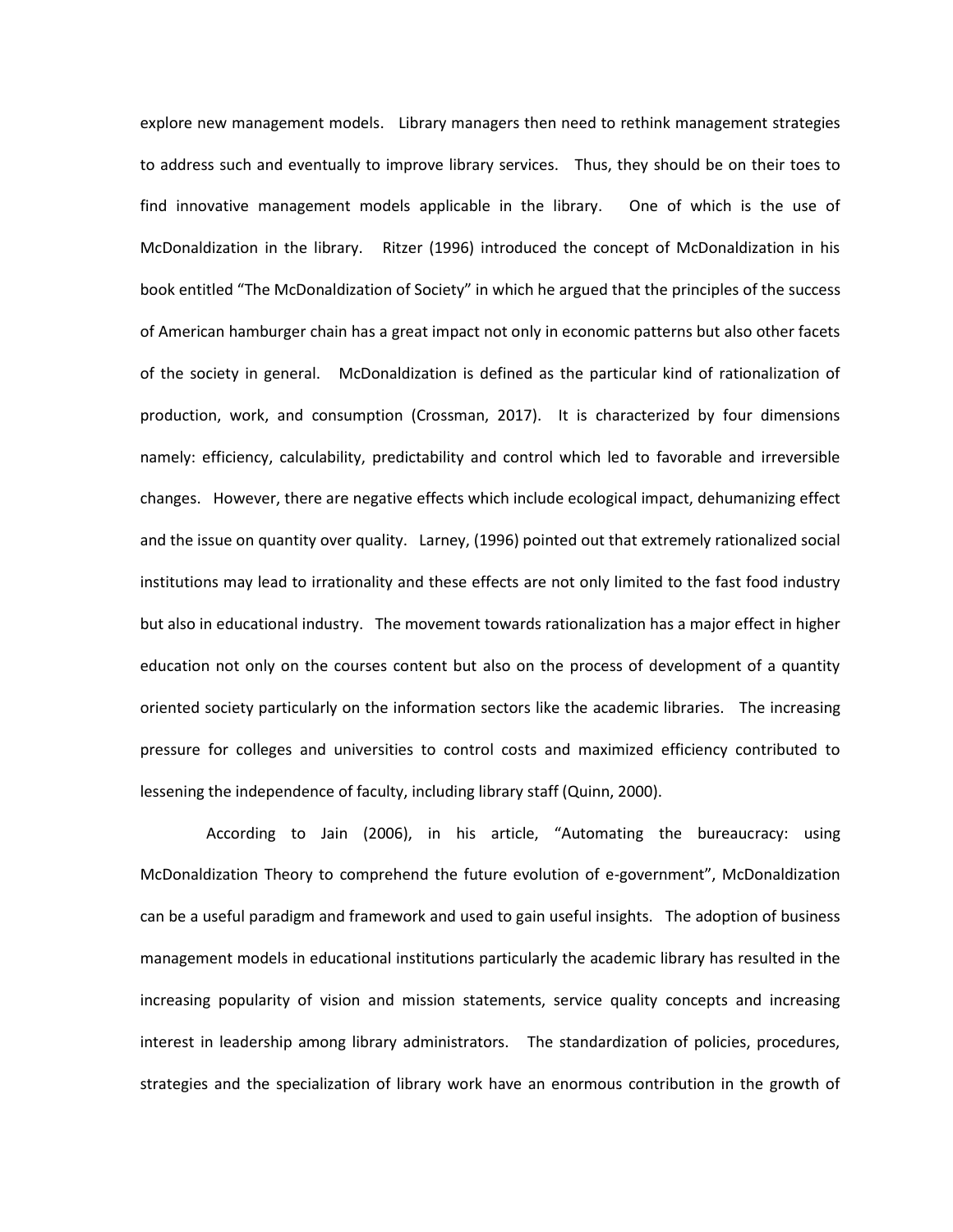rationalization in academic libraries. Students may contribute to the McDonaldization process by approaching the university library as a customer and the quality of facilities, services, and resources are evaluated as they obtain the information they need in the library. Like customers in fast food restaurant, students want to have the best quality service in exchange for their payment.

Ritzer believes that the fast food industry, like McDonalds, has replaced bureaucracy as the ideal example of the rationalization process like in academic libraries (Quinn, 2000). However, McDonaldization is not popular among librarians in the Philippines and unknowingly they are almost into a "McDonaldized Library". Thus, the purpose of this study is to determine the level of awareness of librarians on McDonaldization and its applicability in an academic library. Specifically, it sought to answer the following questions: 1) What is the level of awareness of academic librarians on McDonaldization in academic library?; and 2) What is the level of applicability of McDonaldization as a strategy in managing the academic library?

#### **Methodology**

The study made use of descriptive method of research to determine the level of awareness and applicability of McDonaldization at the University Learning Resource Center (ULRC), Saint Mary's University, Bayombong, Nueva Vizcaya, Philippines. Data were gathered from the 10 registered professional librarians in the university through the use of a researcher-made survey questionnaire and interview conducted in second semester of schoolyear 2017-2018. Descriptive statistics like mean and standard deviation were used to describe the data gathered. Interview was also used to further deepen the analysis and interpretation of data.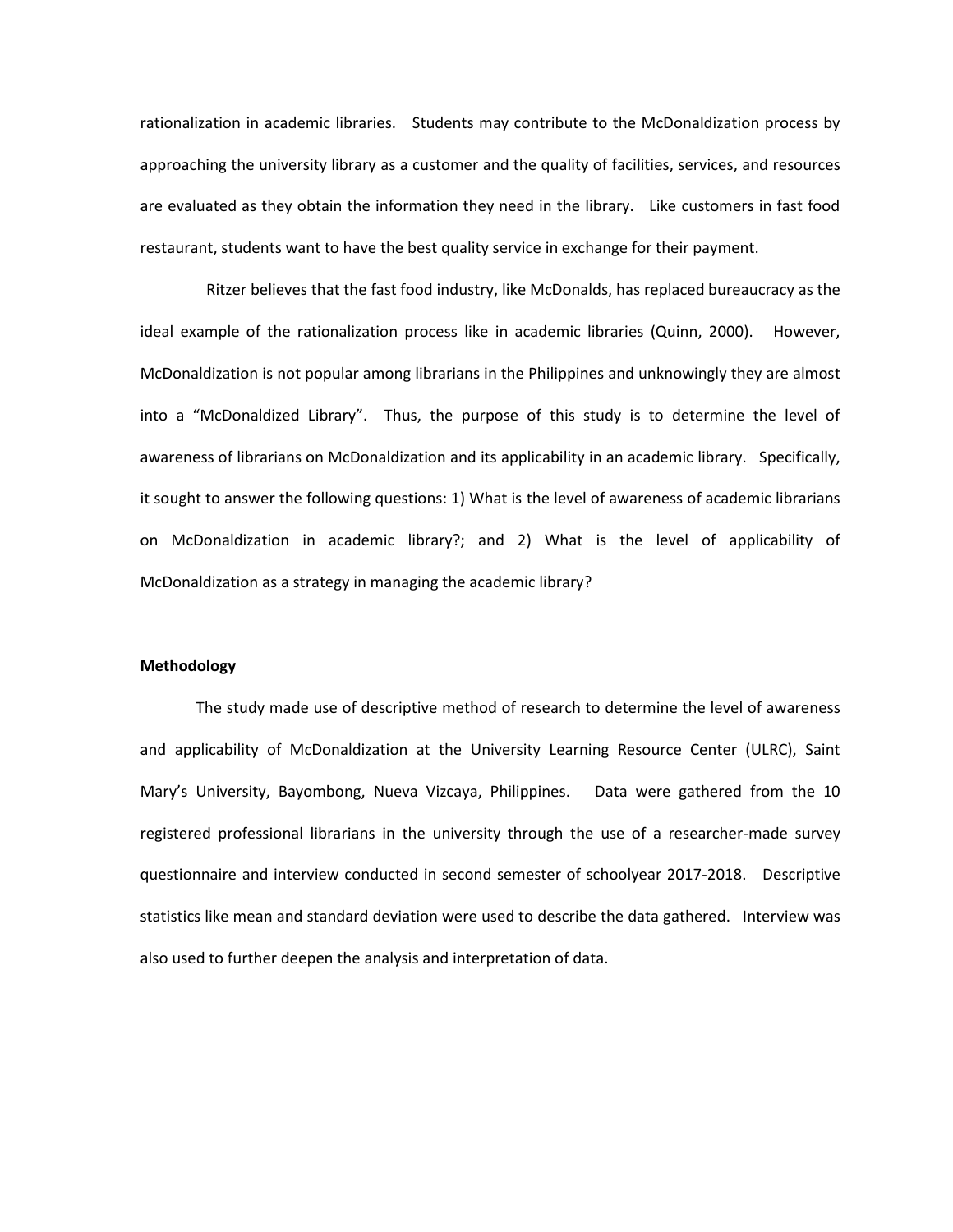#### **Results and Findings**

#### **Level of Awareness of Librarians on the McDonaldization in Libraries**

The focus of the study is to present another perspective of librarianship using McDonaldization as a management strategy in the academic library. In 2000, Quinn (2000) put forth the idea that just as society is becoming increasingly "McDonaldized," so is higher education and by extension, the academic libraries. The argument is that we live in an age of mass higher education, in which many students attend college because they see a college education as a means to a more lucrative career, not because they love learning. Colleges and universities are under pressure from the public and governments to "control costs and maximize efficiency." Table 1 shows that the awareness of academic librarians on the McDonaldization Theory in the academic library.

#### **Table 1.**

| of Awardings of Eistandis on the integratation meety in an Academic Eistan                                                                             |      |           |                                   |
|--------------------------------------------------------------------------------------------------------------------------------------------------------|------|-----------|-----------------------------------|
| <b>McDonaldization Concept in an Academic Library</b>                                                                                                  | Mean | <b>SD</b> | Qualitative<br><b>Description</b> |
| The ultimate goal of McDonaldization is to replace humans with technology.<br>$1_{-}$                                                                  | 2.40 | 0.52      | High                              |
| McDonaldization improves the services of the library<br>2.                                                                                             | 2.10 | 0.57      | High                              |
| 3.<br>McDonaldization consists of logical sequence of methods that can be completed<br>the same way every time to produce the desired outcome.         | 2.20 | 0.63      | High                              |
| The outcome of McDonaldization can be predicted, controlled and quantified<br>4 <sup>1</sup>                                                           | 2.10 | 0.57      | High                              |
| McDonaldization may result in desired library services<br>5.                                                                                           | 2.10 | 0.57      | High                              |
| McDonaldization may be a very efficient method in operating the library<br>6.                                                                          | 2.40 | 0.52      | High                              |
| McDonaldization may result to librarian burnout<br>7.                                                                                                  | 2.60 | 0.84      | Low                               |
| 8.<br>McDonaldization deskills a librarian with minimum abilities to complete a simple<br>focused task                                                 | 2.30 | 0.82      | High                              |
| McDonaldization libraries are slow to respond, simplistic, and short-sighted<br>9.<br>because they are out of touch with the real needs of their users | 2.50 | 0.97      | Low                               |
| 10. The fast-food concept of quick service have the effect of raising the expectations<br>of library users                                             | 2.00 | 0.67      | High                              |
| 11. McDonaldization minimizes the time required to complete individual library task                                                                    | 2.00 | 0.82      | High                              |
| 12. McDonaldization sets only achievable objectives                                                                                                    | 2.20 | 0.63      | High                              |
| 13. McDonaldization sets standards for the routine library activities                                                                                  | 2.10 | 0.57      | High                              |
| 14. McDonaldization ensures librarians to appear and act the same                                                                                      | 2.30 | 0.82      | High                              |
| 15. McDonaldization affects our values, preferences, goals and worldviews, identified<br>and social relationships                                      | 2.10 | 0.74      | High                              |

| The Level of Awareness of Librarians on the McDonaldization Theory in an Academic Library |  |  |
|-------------------------------------------------------------------------------------------|--|--|
|-------------------------------------------------------------------------------------------|--|--|

Scale:  $1 -$  Very High;  $2 -$  High;  $3 -$  Low;  $\overline{4 -$  Very Low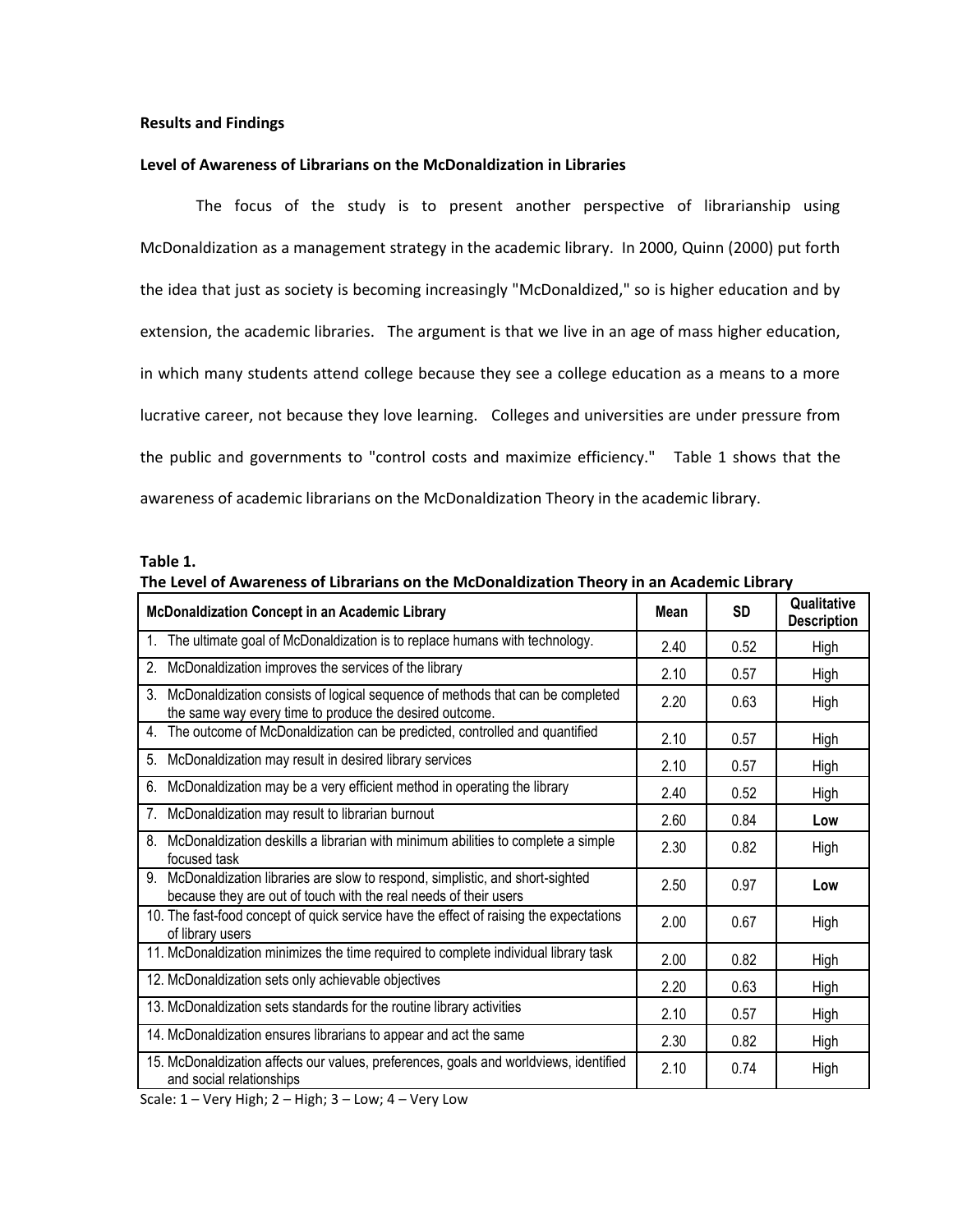It can be gleaned from the table that the awareness of librarians is "high" with a mean of 2.10. The academic librarians were aware that McDonaldization: 1) improves the services of the library; 2) minimizes the time required to complete individual library task; 3) ensures librarians to appear and act the same; 4) affects values, preferences, goals and worldviews, identified and social relationships. They also revealed that McDonaldization: 1) consists of logical sequence of methods that can be completed the same way every time to produce the desired outcome; 2) may result in desired library services; 3) a very efficient method in operating the library; 4) outcome of can be predicted, controlled and quantified; and 5) sets only achievable objectives standards for the routine library activities.

On the other hand, they also aware on the negative aspects such as: 1) It deskills a librarian with minimum abilities to complete a simple focused task; 2) McDonaldization libraries are slow to respond, simplistic, and short-sighted because they are out of touch with the real needs of their users; 3) The fast-food concept of quick service have the effect of raising the expectations of library users; and 4) The ultimate goal of McDonaldization is to replace humans with technology. This findings agreed with Larney (1996) that McDonaldization has a negative effects such as ecological impact, dehumanizing effect, and quantity over quality in products and services.

It is interesting to note that the items "McDonaldization may result to librarian burnout" and "McDonaldization libraries are slow to respond, simplistic, and short-sighted because they are out of touch with the real needs of their users" were rated as "low awareness". This implies that academic librarians do not agree with the aforementioned concepts are applicable in the library. They continue to upgrade their knowledge in librarianship through professional readings, take up Master's or Doctorate degree, and/or initiate in-service trainings. The findings with Larney's (1996) concept that McDonaldization is not only limited to the fast food industry but also in educational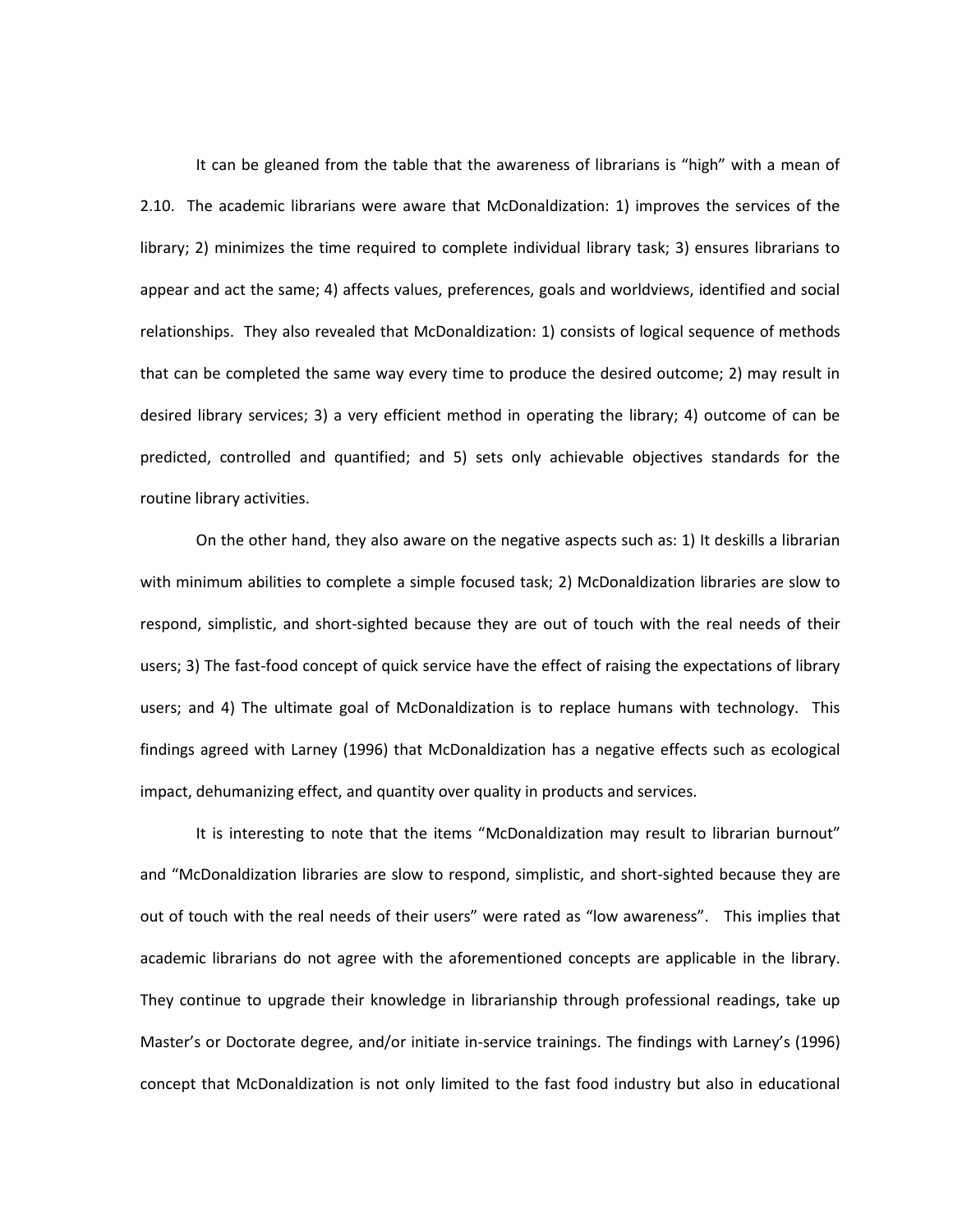industry wherein it has a major effect in higher education particularly in the information sector like the academic library.

#### **The McDonaldization's Level of Applicability in Academic Libraries**

According to Ritzer (1996), the McDonaldization paradigm is especially attractive to service industries because they seek to emulate the success of fast food restaurant chains by focusing on the four dimensions namely: efficiency, calculability, predictability and control. However, they continue to be a characteristics of other changing industries including libraries in either in public or private institutions. Table 2 presents the applicability of McDonaldization as a management strategy in an academic library.

|     | The application of McDonaldization in academic libraries.                                                                                                                                                                                                                | Mean | <b>SD</b> | Qualitative<br><b>Description</b> |
|-----|--------------------------------------------------------------------------------------------------------------------------------------------------------------------------------------------------------------------------------------------------------------------------|------|-----------|-----------------------------------|
| 1.  | The use of social media in library promotion and marketing in academic libraries<br>have become efficiently rationalized                                                                                                                                                 | 1.90 | 0.74      | High                              |
| 2.  | The use of spreadsheet in compiling and computing library statistics are more<br>efficient compiled for use as evidence of the library's performance to justify requests<br>for budget increases                                                                         | 2.10 | 0.57      | High                              |
| 3.  | In McDonaldization, cataloging will become more and more standardized, resulting in<br>collection content varying less from one library or type of library to another                                                                                                    | 2.40 | 0.52      | High                              |
| 4.  | Academic librarians using McDonaldization are typically subject to an elaborate,<br>formalized system of bureaucratic accountability that serves as a form of control                                                                                                    | 2.30 | 0.48      | High                              |
| 5.  | McDonaldization's predictability is applicable in libraries' collections resulting from<br>the use of approval plans and journal aggregator databases                                                                                                                    | 2.10 | 0.57      | High                              |
| 6.  | McDonaldization's calculability is represented in the focus on quantity, such as inputs<br>(like financial resources, number of staff, gate counts, number of volumes) and<br>outputs (for instance, circulation stats, online transactions), as a surrogate for quality | 2.00 | 0.67      | High                              |
| 7.  | McDonaldization is applicable in reference service to become more efficient and with<br>a greater reliance on interlibrary loan and document delivery services.                                                                                                          | 2.10 | 0.57      | High                              |
| 8.  | McDonaldization is applicable in collection development which will result to a larger<br>trend toward access over ownership-and standardized approaches to information<br>literacy instruction also provide greater efficiencies                                         | 2.20 | 0.42      | High                              |
| 9.  | McDonaldization is applicable in standardized approaches to information literacy<br>instruction also provide greater efficiencies.                                                                                                                                       | 2.20 | 0.42      | High                              |
| 10. | McDonaldization is applicable in standardized approaches to enhance circulation<br>service.                                                                                                                                                                              | 2.20 | 0.42      | High                              |
|     | Overall                                                                                                                                                                                                                                                                  | 2.10 | 0.57      | <b>High</b>                       |

**Table 2. The Level of Applicability of McDonaldization in an Academic Library**

Scale:  $1 -$  Very High;  $2 -$  High;  $3 -$  Low;  $4 -$  Very Low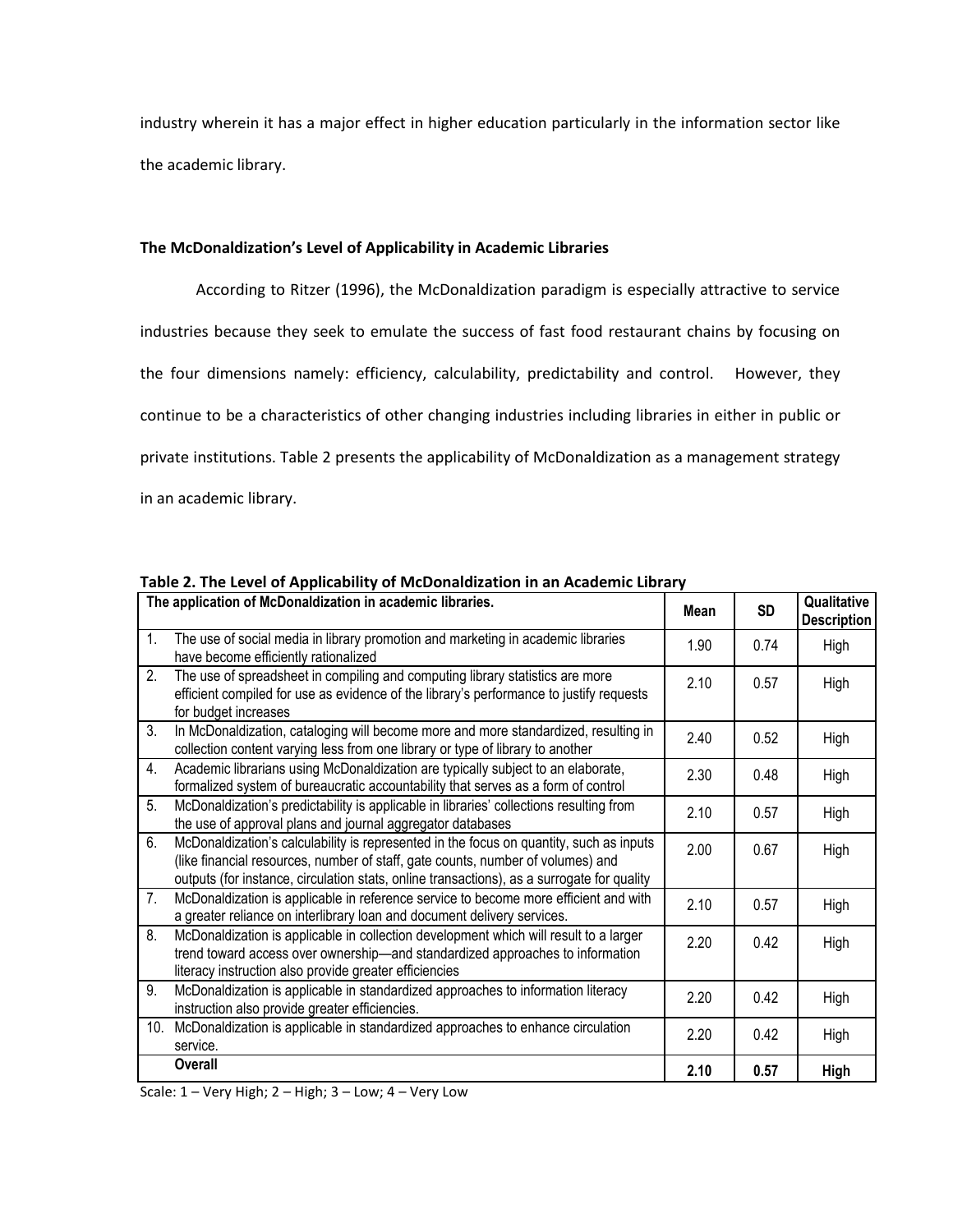Overall, the table revealed that the level of applicability is high with a mean of 2.10. This means that the librarians are knowledgeable on McDonaldization and that the possibility of applying these in the academic library could be possible to yield better results in library services. The findings corroborated the study of Nicholson (2015) that the practice on the four dimensions of McDonaldization such as efficiency, calculability, predictability and control is evident in academic libraries.

**The Principle of Efficiency.** Cho (2015), defined McDonaldization's efficiency as the systematic removal of unnecessary time or effort in pursuit of the parent institution's objective. It geared towards satisfying library users' needs following closely the organizational rules and regulations to ensure highly efficient work resulting to quality services. This is characterized by increasing the speed and lowering the cost of the service. Thus, librarians are expected to perform their tasks as specified in their job description. Table 2 also revealed the applicability of McDonaldization in collection development, reference services, and the like wherein standardized approaches yields greater efficiencies in library functions, tasks and responsibilities. In the conduct of reference services, it will become more efficient in its interlibrary loan (ILL) and document delivery services (DDS). Librarians focus on things such as how quickly tasks can be accomplished and are expected to perform repetitive tasks and responsibilities as quickly as possible. McDonaldization's efficiency is exemplified through the use of standards to provide maximum efficiencies of human resources, physical facilities, library collection and services, and financial resources. Cho (2015) explained the application of McDonaldization of a library in his blog that like "the fast-food concept of quick service may have had the effect of raising the expectations of library users. Users seem less content with waiting in line for reference assistance and appear less willing to tolerate delays. Some libraries have responded by giving reference staff pagers so they can be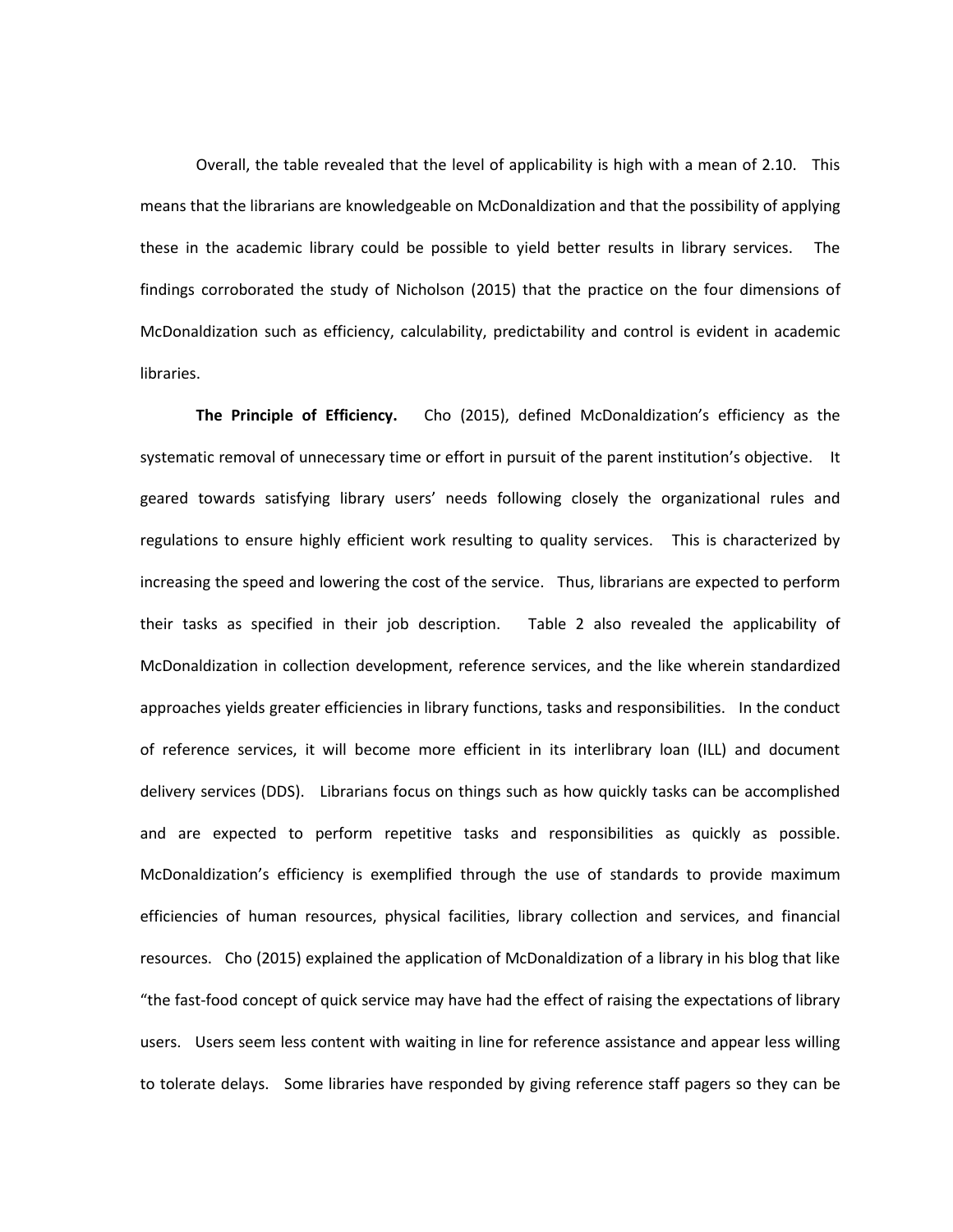"beeped" if a line forms at the service desk. The use of pagers is another example of how services in academic libraries have become efficiently rationalized."

**The Principle of Calculability.** Ritzer defined the term calculability as the tendency to measure quality in terms of quantity (as cited in Cho, 2015). The emphasis of the principle is on the quantitative aspects of products and services offered as a proxy for quality. This principle is highly applicable in statistics wherein it is compiled for use as evidence of the library's performance. The use of spreadsheet in compiling and computing library statistics is a concrete example of McDonaldization's calculability. It is focused on the quantity, such as inputs (like financial resources, number of staff, gate counts, number of volumes) and outputs (for instance, circulation statistics, online transactions), as a surrogate for quality. In collection development and cataloging, standardized approaches also provide greater efficiencies. This is further corroborated by Cho (2015) that "many college and research libraries also keep extensive statistics on everything from reference transactions, cataloging statistics, and ILL statistics to circulation statistics, entrance gate statistics, and statistics about online transactions. Often the statistics are compiled for use as evidence of the library's performance to justify requests for budget increases."

**The Principle of Predictability.** According to Cho (2015), another key aspect of the rationalization process is centered to McDonaldization's predictability. A rational society is one in which people know what to expect. This emphasizes an assurance that products and services are expected to be the same over time and avoiding giving surprises to customers. Librarians are very predictive because they follow rules as well as the dictates of their managers. It is also is applicable in libraries' collections resulting from the use of approval plans and journal aggregator databases. McDonaldization's predictability is applicable in all facets of library work and that librarians follow strictly standard in cataloging and classification, indexing and abstracting, and the like.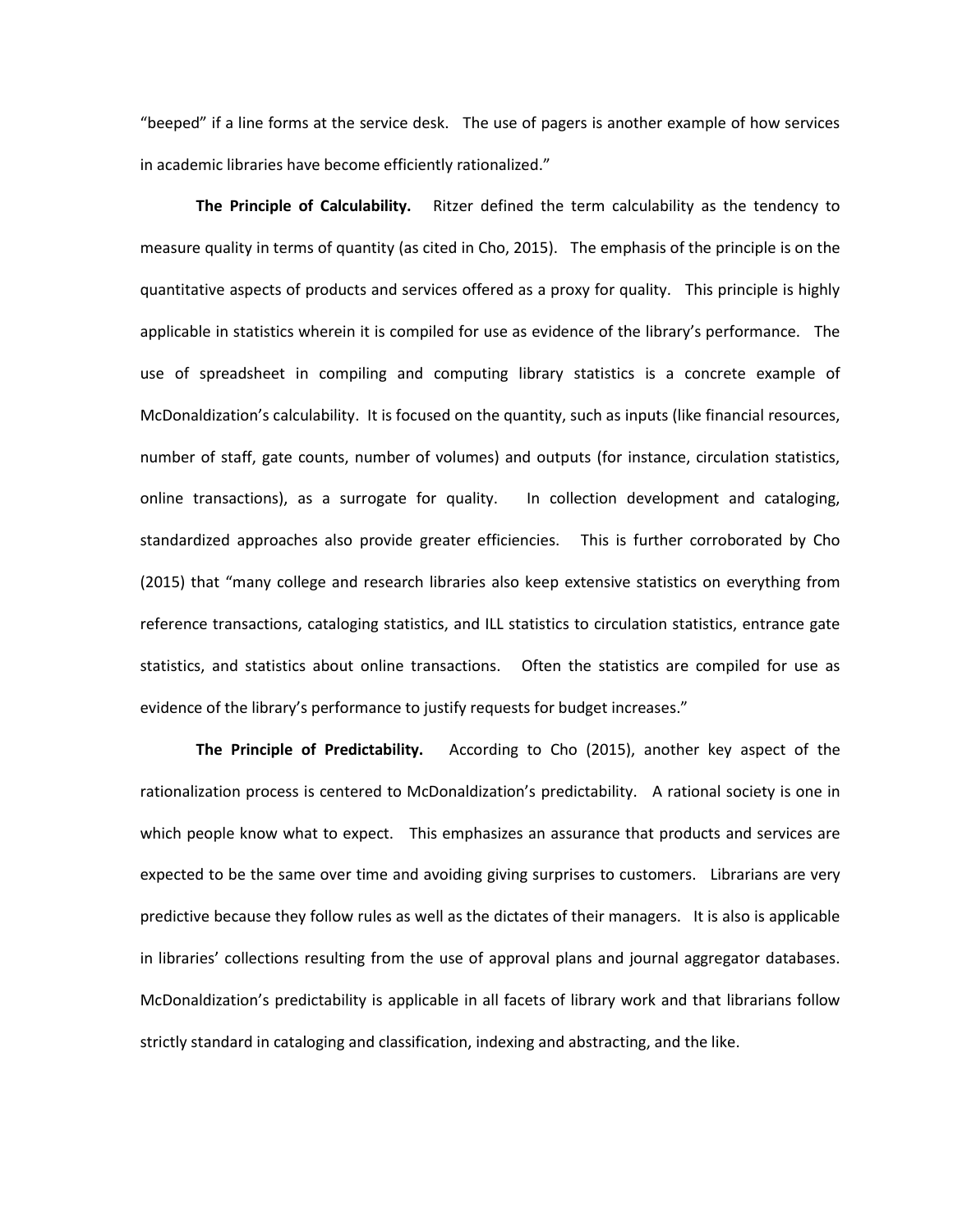**The Principle of Control.** Cho (2015) stated that the "final aspect of "McDonaldization is control wherein people represent the most unpredictable aspect of rationalized, bureaucratized systems, so it is people that McDonaldized organizations attempt to control. Technology is easier to control than humans, so the ultimate goal of McDonaldization is to replace humans with technology." This is characterized by substitution of human by non-human technology but it assures that customers receive products and services with a high degree of quality. Librarians are well trained to use technologies to reinforce organizational control. Table 2 revealed the application of McDonaldization in various library functions and services such as technical services, readers' services, and the like. With the infusion of information and communication technologies, academic librarians are subject to a formalized system of bureaucratic accountability which serves as a form of control. Quinn (2000) explained that McDonaldization is practiced in some academic libraries which is realized through the substitution of technology for human labor. Cho (2015) elaborated that "librarian's performance is carefully documented by various means, such as systematized monthly reports to supervisors, annual or semiannual evaluations recorded on standardized forms that must be signed by both librarian and supervisor, less frequent, but periodic, review by promotion and tenure committees, and more recently, post-tenure review committees."

#### **Conclusions and Recommendations**

The study found that librarians are highly aware of the McDonaldization Theory to improve library services; minimize completion time of library tasks; ensure librarians to render same quality of service to all users; and affect values, preferences, goals and worldviews and social relationships in dealing with library users. McDonaldization consists of a logical sequence of methods to operate and produce the desired library services that are predicted, controlled and quantified in order to achieve objectives efficiently. However, the study also revealed some disadvantages such as: 1)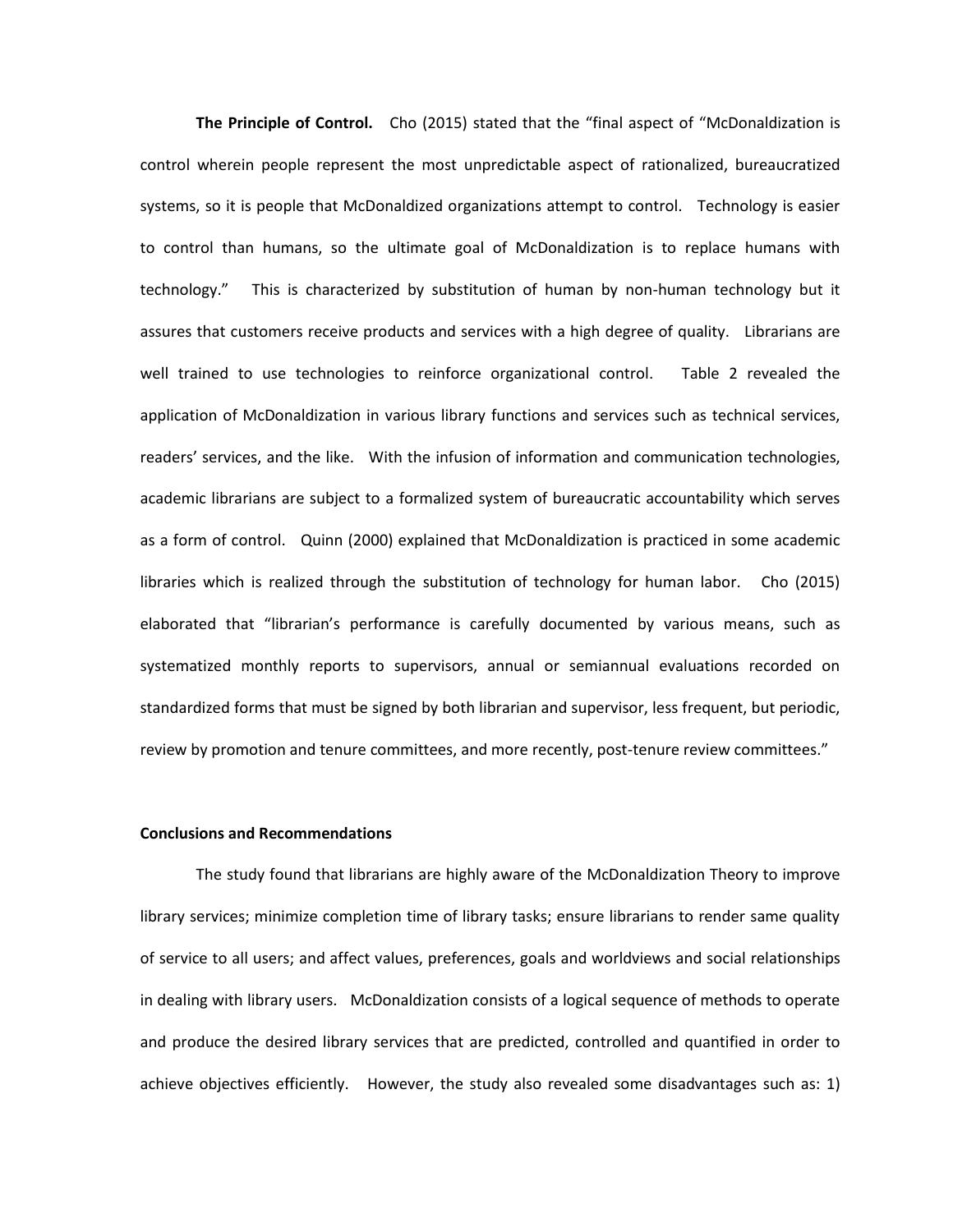librarians are confined with their simple focused tasks; 2) McDonaldized library are slow to respond, simplistic, and short-sighted with the real needs of their users; 3) quick service would result to high expectations of library users; and 4) McDonaldization will replace humans with technology. Likewise, the applicability of McDonaldization as a management strategy in an academic library was found "high". This could be attributed to the infusion of information and communication technologies in the different aspects of library work such as collection management, reference services, and others. The findings agreed with the idea of Ritzer (1996) that McDonaldization paradigm can be applicable to service industries by focusing on the four dimensions. As a management concept, it can be applicable in the library in some if not most of its functions and services.

With the proliferation of advanced communications and information technologies, the library is undeniably affected and the adoption of this would result to McDonaldized Library. The most evident of this is the gradual movement from manual system to automation of library tasks. This could not be denied or stopped because of the changing needs and demands of the millennial library users. Apparently, the academic library had been McDonaldized unknowingly. Libraries continue to improve its resources and services through the use of new business management models, theories and / or strategies to address its problems and issues. The study recommends a complete and thorough study of McDonaldization in an academic library in Philippine setting should be done in order to fully understand and disseminate this concept to other librarians and information professionals.